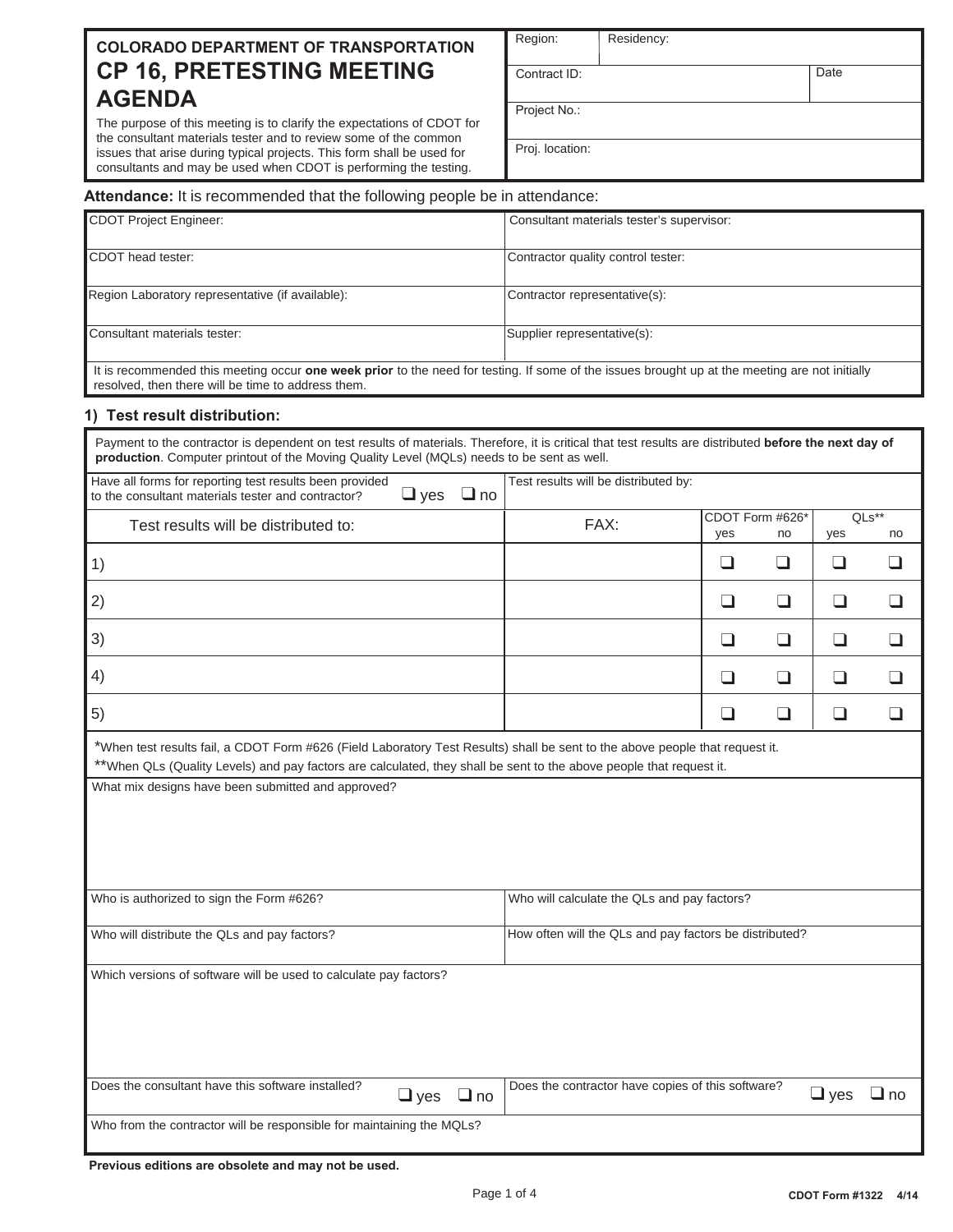# **2) Special reports**

|                           | In some instances that involve a long testing procedure (volumetrics, cylinders, etc.), the results need to be distributed no later than the day after the<br>test is completed. The following protocol should be used for the distribution of these tests. |                  |
|---------------------------|-------------------------------------------------------------------------------------------------------------------------------------------------------------------------------------------------------------------------------------------------------------|------------------|
|                           | Distributed by                                                                                                                                                                                                                                              | Distributed when |
| Concrete cylinder breaks: |                                                                                                                                                                                                                                                             |                  |
| Asphalt volumetrics:      |                                                                                                                                                                                                                                                             |                  |
| Rice:                     |                                                                                                                                                                                                                                                             |                  |

# **3) Procedural review**

|                                |                                                                         | These are common areas of concern for testing materials on CDOT projects. It is recommended to review these during this meeting. |                                                                                                                                                             |                        |               |                                                                  |         |
|--------------------------------|-------------------------------------------------------------------------|----------------------------------------------------------------------------------------------------------------------------------|-------------------------------------------------------------------------------------------------------------------------------------------------------------|------------------------|---------------|------------------------------------------------------------------|---------|
| Forms:                         | the Form #250?                                                          | Does the consultant materials tester have<br>$\Box$                                                                              | Does the consultant materials tester have the<br>Does the consultant materials tester have<br>Confidential Random Sampling Schedule?<br>the Form #379?<br>⊓ |                        |               | $\Box$                                                           |         |
|                                |                                                                         | Concrete: Time constraints and procedures for making cylinders and beams (AASHTO T 141, 23, and 97)                              |                                                                                                                                                             |                        |               |                                                                  |         |
|                                | Acceptance cylinders and/or beams:                                      |                                                                                                                                  |                                                                                                                                                             | Field cured cylinders: |               |                                                                  |         |
|                                | Sampling location within load:                                          |                                                                                                                                  |                                                                                                                                                             | Special requirements:  |               |                                                                  |         |
|                                | Sampling method (divert entire stream):<br>(i.e. wheelbarrow preferred) |                                                                                                                                  |                                                                                                                                                             |                        |               |                                                                  |         |
|                                |                                                                         | Location of water tank for initial cure (first 24 hours):                                                                        |                                                                                                                                                             |                        |               | Bridge Deck Curing Measures (thermocouples etc.):                |         |
|                                |                                                                         | Weekend pours (sampling and handling after 24 hours):                                                                            |                                                                                                                                                             |                        |               | Maturity meter calibrations for fast track paving, completed by? |         |
|                                | Location of cure (after 24 hours):                                      |                                                                                                                                  |                                                                                                                                                             |                        |               |                                                                  |         |
|                                | Transportation (how and when):                                          |                                                                                                                                  |                                                                                                                                                             |                        |               |                                                                  |         |
| Asphalt:                       |                                                                         | Gradation                                                                                                                        | AC/Rice                                                                                                                                                     |                        | <b>Binder</b> |                                                                  | Density |
|                                | Sample location:                                                        |                                                                                                                                  |                                                                                                                                                             |                        |               |                                                                  |         |
|                                | Sample taken by:                                                        |                                                                                                                                  |                                                                                                                                                             |                        |               |                                                                  |         |
|                                | Sample witnessed by:                                                    |                                                                                                                                  |                                                                                                                                                             |                        |               |                                                                  |         |
|                                | Sample method:                                                          |                                                                                                                                  |                                                                                                                                                             |                        |               |                                                                  |         |
|                                | Sample split by:                                                        |                                                                                                                                  |                                                                                                                                                             |                        |               |                                                                  |         |
|                                | Sample delivered by:                                                    |                                                                                                                                  |                                                                                                                                                             |                        |               |                                                                  |         |
| Test location:                 |                                                                         |                                                                                                                                  |                                                                                                                                                             |                        |               |                                                                  |         |
| Tested by:                     |                                                                         |                                                                                                                                  |                                                                                                                                                             |                        |               |                                                                  |         |
|                                | Review sample size:                                                     | Aggregate:                                                                                                                       |                                                                                                                                                             | Binder:                |               | HBP:                                                             |         |
| Special sampling requirements: |                                                                         |                                                                                                                                  |                                                                                                                                                             |                        |               |                                                                  |         |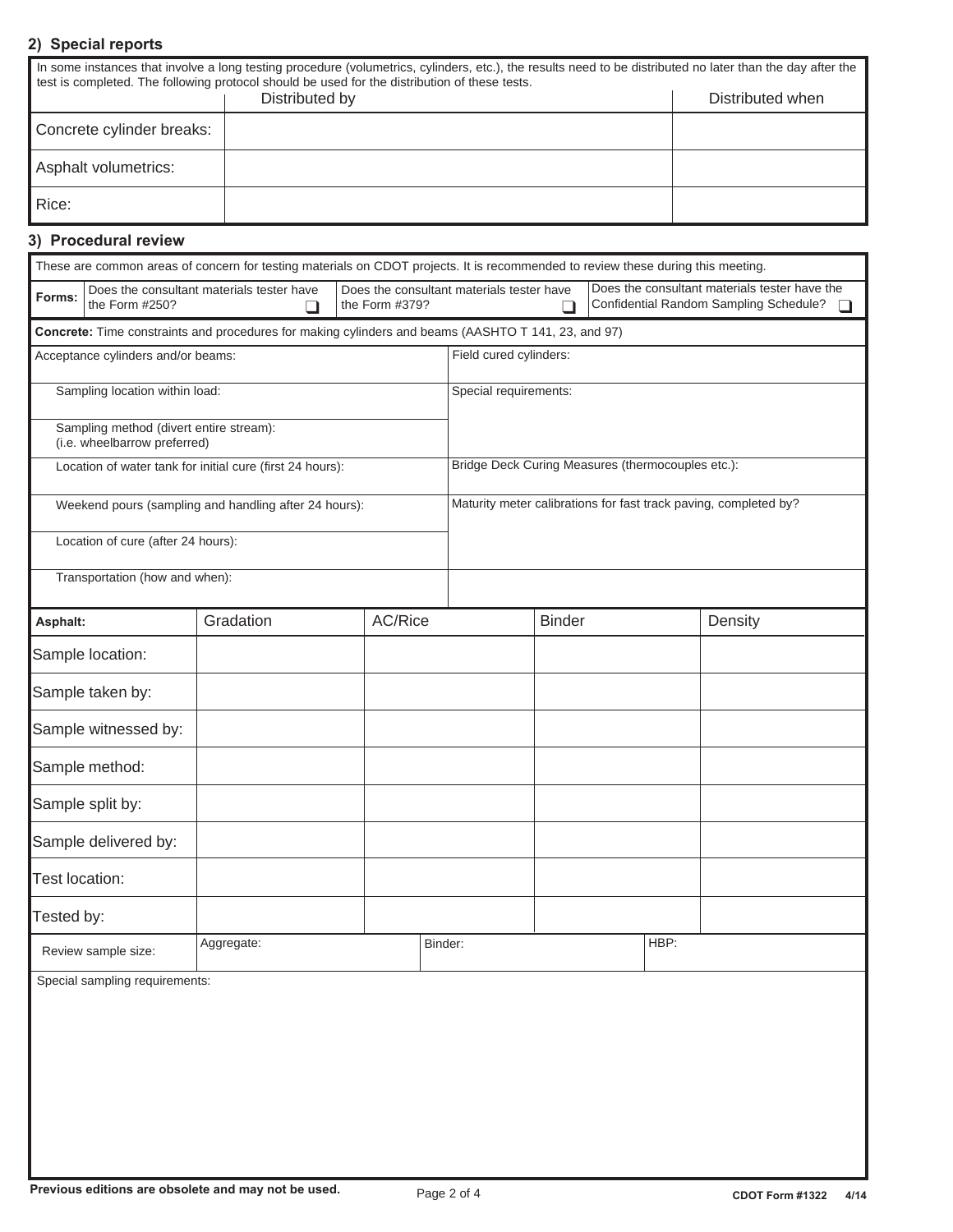# **4) Protocol for failing tests**

|                                                                                                                                                                                                                                                                                                                                                                                                                                                                                                                                                                     |        |            |                                             | this happens. Typical actions could include: meeting, coring, retest, third party testing, check testing program, price reduction, test saved splits, etc. |
|---------------------------------------------------------------------------------------------------------------------------------------------------------------------------------------------------------------------------------------------------------------------------------------------------------------------------------------------------------------------------------------------------------------------------------------------------------------------------------------------------------------------------------------------------------------------|--------|------------|---------------------------------------------|------------------------------------------------------------------------------------------------------------------------------------------------------------|
| Concrete:                                                                                                                                                                                                                                                                                                                                                                                                                                                                                                                                                           |        |            |                                             |                                                                                                                                                            |
| Slump:                                                                                                                                                                                                                                                                                                                                                                                                                                                                                                                                                              |        | Air:       |                                             |                                                                                                                                                            |
| Compressive Strength (CP 65):                                                                                                                                                                                                                                                                                                                                                                                                                                                                                                                                       |        | Yield:     |                                             |                                                                                                                                                            |
| Flexural Strength:                                                                                                                                                                                                                                                                                                                                                                                                                                                                                                                                                  |        |            | How will the QLs and pay factor be handled? |                                                                                                                                                            |
| Asphalt:                                                                                                                                                                                                                                                                                                                                                                                                                                                                                                                                                            |        |            |                                             |                                                                                                                                                            |
| Density:                                                                                                                                                                                                                                                                                                                                                                                                                                                                                                                                                            |        | Gradation: |                                             |                                                                                                                                                            |
| <b>Asphalt Content:</b>                                                                                                                                                                                                                                                                                                                                                                                                                                                                                                                                             |        | Stability: |                                             |                                                                                                                                                            |
| Volumetrics:                                                                                                                                                                                                                                                                                                                                                                                                                                                                                                                                                        |        | Binder:    |                                             |                                                                                                                                                            |
| How will the QLs and pay factor be handled?                                                                                                                                                                                                                                                                                                                                                                                                                                                                                                                         |        |            |                                             |                                                                                                                                                            |
|                                                                                                                                                                                                                                                                                                                                                                                                                                                                                                                                                                     |        |            |                                             |                                                                                                                                                            |
| Soils:<br>Density:                                                                                                                                                                                                                                                                                                                                                                                                                                                                                                                                                  |        | Moisture:  |                                             |                                                                                                                                                            |
|                                                                                                                                                                                                                                                                                                                                                                                                                                                                                                                                                                     |        |            |                                             |                                                                                                                                                            |
| Soil Bearing Value:                                                                                                                                                                                                                                                                                                                                                                                                                                                                                                                                                 |        | Soil type: |                                             |                                                                                                                                                            |
| Soil Profile:                                                                                                                                                                                                                                                                                                                                                                                                                                                                                                                                                       |        |            |                                             |                                                                                                                                                            |
| 5) Head tester commitments                                                                                                                                                                                                                                                                                                                                                                                                                                                                                                                                          |        |            |                                             |                                                                                                                                                            |
|                                                                                                                                                                                                                                                                                                                                                                                                                                                                                                                                                                     |        |            |                                             |                                                                                                                                                            |
| The CDOT head tester will assist the consultant materials tester with a limited amount of help. This assistance will be scheduled between the two<br>testers. This will include: review of the Field Materials Manual, setting up the book for project documentation, reviewing the book throughout the<br>project, new CDOT tests and protocols, and one copy of the project plans and specifications.<br>The CDOT head tester will not assist in training the consultant materials tester in test procedures or protocol. Consultants will provide cylinder molds |        |            |                                             |                                                                                                                                                            |
| (Jatco), asphalt binder cans, and 3 ring binders (all shall be new). Current copies of the specification book, Field Materials Manual, and other<br>publications/materials needed for the project will also be provided by the consultant.                                                                                                                                                                                                                                                                                                                          |        |            |                                             |                                                                                                                                                            |
| Head tester:                                                                                                                                                                                                                                                                                                                                                                                                                                                                                                                                                        | Phone: |            | Cell:                                       | FAX:                                                                                                                                                       |
| 6) Protocol for switching consultant materials testers                                                                                                                                                                                                                                                                                                                                                                                                                                                                                                              |        |            |                                             |                                                                                                                                                            |
| It is desirable for the consultant materials tester to be the same throughout the entire project. However, it is understood that situations arise that<br>create the need for the consultant to switch the tester. This should be minimized. When a switch does occur, the following protocol is required for<br>a smooth transition.                                                                                                                                                                                                                               |        |            |                                             |                                                                                                                                                            |
| If known in advance - A reduced check testing program (at least 3 samples) needs to be performed. The replacement tester needs to spend at least<br>one day on the project with the original tester.                                                                                                                                                                                                                                                                                                                                                                |        |            |                                             |                                                                                                                                                            |
| If not known in advance - A reduced check testing program (at least 3 samples) needs to be performed within one week. Additionally, the<br>replacement tester's supervisor needs to be present for at least one full day or night of testing with the replacement tester and until the replacement<br>tester is familiar with the project.                                                                                                                                                                                                                          |        |            |                                             |                                                                                                                                                            |
| Short term (only 1 or 2 days) - The replacement tester's supervisor needs to be present for the days or nights of testing with the replacement<br>tester until the original tester returns.                                                                                                                                                                                                                                                                                                                                                                         |        |            |                                             |                                                                                                                                                            |
| Any additional supervision costs incurred as a result of switching consultant materials testers will not be charged to the project.                                                                                                                                                                                                                                                                                                                                                                                                                                 |        |            |                                             |                                                                                                                                                            |
| Supervisor's phone number: Cell:<br>Materials consultant tester's immediate supervisor is:                                                                                                                                                                                                                                                                                                                                                                                                                                                                          |        |            |                                             |                                                                                                                                                            |
| 7) Equipment changes                                                                                                                                                                                                                                                                                                                                                                                                                                                                                                                                                |        |            |                                             |                                                                                                                                                            |
| The same equipment (nuclear moisture/density gauge, air meter, etc.) needs to be used throughout the project. When a tester is switched, the new                                                                                                                                                                                                                                                                                                                                                                                                                    |        |            |                                             | tester needs to use equipment that was used previously on the project. If the equipment breaks down or is replaced, it has to be calibrated or             |